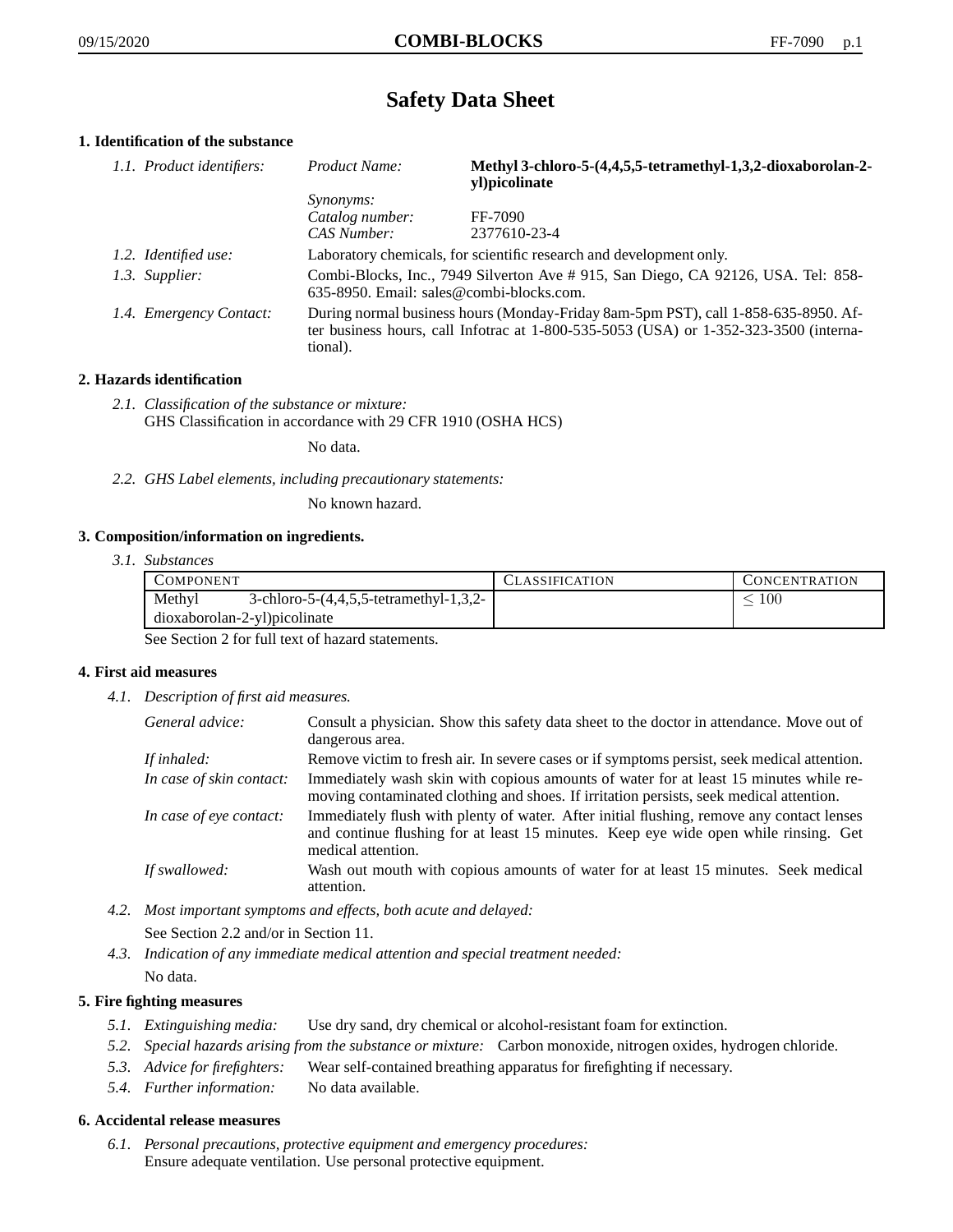- *6.2. Environmental precautions:*
	- Should not be released into the environment. See Section 12 for additional ecological information.
- *6.3. Methods and materials for containment and cleaning up:* Sweep up or vacuum up spillage and collect in suitable container for disposal.
- *6.4. Reference to other sections:* Refer to protective measures listed in Sections 8 and 13.

## **7. Handling and storage**

- *7.1. Precautions for safe handling:* Avoid contact with skin and eyes. Avoid inhalation of vapour or mist. Keep away from sources of ignition - No smoking. Take measures to prevent the build up of electrostatic charge. For precautions see section 2.2.
- *7.2. Conditions for safe storage, including any incompatibilities:* Store refrigerated. Keep container tightly closed in a dry and well-ventilated place. Containers which are opened must be carefully resealed and kept upright to prevent leakage.
- *7.3. Specific end use(s):* Laboratory chemicals, for scientific research and development only.

## **8. Exposure Controls / Personal protection**

- *8.1. Control parameters:*
- *Components with workplace control parameters:* Contains no substances with occupational exposure limit values. *8.2. Exposure controls:*

*Appropriate engineering controls:* Ensure that eyewash stations and safety showers are close to the workstation location. Ensure adequate ventilation, especially in confined areas.

*Personal protective equipment:*

| Eye/face protection:    | Wear appropriate protective eyeglasses or chemical safety goggles as described by OSHA's<br>eye and face protection regulations in 29 CFR 1910.133 or European Standard EN166.                                                                                                                                         |
|-------------------------|------------------------------------------------------------------------------------------------------------------------------------------------------------------------------------------------------------------------------------------------------------------------------------------------------------------------|
| Skin protection:        | Handle with gloves. Gloves must be inspected prior to use. Use proper glove removal<br>technique (without touching glove's outer surface) to avoid skin contact with this product.<br>Dispose of contaminated gloves after use in accordance with applicable laws and good<br>laboratory practices. Wash and dry hands |
| <b>Body Protection:</b> | Complete suit protecting against chemicals, Flame retardant antistatic protective clothing.,<br>The type of protective equipment must be selected according to the concentration and<br>amount of the dangerous substance at the specific workplace.                                                                   |
| Respiratory protection: |                                                                                                                                                                                                                                                                                                                        |

Control of environmental exposure: Prevent further leakage or spillage if safe to do so. Do not let product enter drains.

### **9. Physical and chemical properties**

*9.1. Information on basic physical and chemical properties*

| (a)                | Appearance:                                   | Solid        |
|--------------------|-----------------------------------------------|--------------|
| (b)                | Odour:                                        | No data      |
| (c)                | Odour Threshold:                              | No data      |
| (d)                | pH:                                           | No data      |
| (e)                | Melting point/freezing point:                 | $50 - 70$ °C |
| (f)                | Initial boiling point and boiling range:      | No data      |
| (g)                | Flash point:                                  | No data      |
| (h)                | Evaporatoin rate:                             | No data      |
| (i)                | Flammability (solid, gas):                    | No data      |
| (j)                | Upper/lower flammability or explosive limits: | No data      |
| (k)                | Vapour pressure:                              | No data      |
| (1)                | Vapour density:                               | No data      |
| (m)                | Relative density:                             | No data      |
| (n)                | Water solubility:                             | No data      |
| $\left( 0 \right)$ | Partition coefficient: n-octanol/water:       | No data      |
| (p)                | Auto-ignition:                                | No data      |
| (q)                | Decomposition temperature:                    | No data      |
| (r)                | Viscosity:                                    | No data      |
| (s)                | Explosive properties:                         | No data      |
| (t)                | Oxidizing properties:                         | No data      |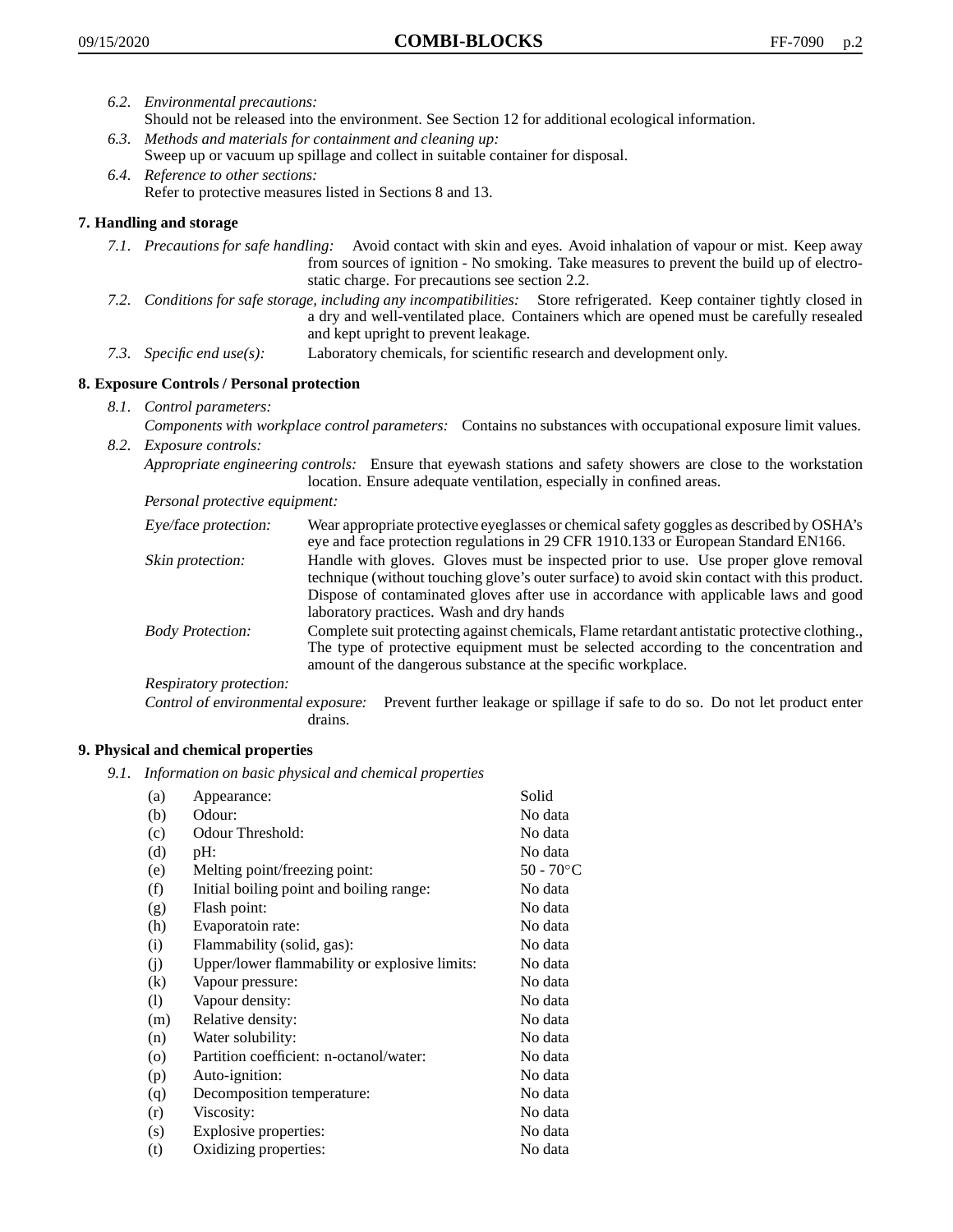*9.2. Other safety information:*

| Formula          | $C_{13}H_{17}BCINO_4$ |
|------------------|-----------------------|
| Molecular weight | 297.5                 |
| CAS Number       | 2377610-23-4          |

### **10. Stability and reactivity**

- *10.1. Reactivity* No data
- *10.2. Chemical stability* Stable under recommended storage conditions.
- *10.3. Possibility of hazardous reactions* No data
- *10.4. Conditions to avoid*
- *10.5. Incompatible material* No data.
- *10.6. Hazardous decomposition products:*

Hazardous decomposition products formed under fire conditions: Carbon monoxide, nitrogen oxides, hydrogen chlo-

|                               | ride.          |
|-------------------------------|----------------|
| Other decomposition products: | No data        |
| In the event of fire:         | See Section 5. |

#### **11. Toxicological information**

*11.1 Information on toxicological effects*

| Acute toxicity:                                                                  | No data available.                                                                                                                              |  |
|----------------------------------------------------------------------------------|-------------------------------------------------------------------------------------------------------------------------------------------------|--|
| Skin irritation/corrosion:                                                       | No data available.                                                                                                                              |  |
| Eye damage/irritation:                                                           | No data available.                                                                                                                              |  |
| Respiratory or skin sensitization:                                               | No data available.                                                                                                                              |  |
| Germ cell mutagenicity:                                                          | No data available.                                                                                                                              |  |
| Carcinogenicity:                                                                 | No data available.                                                                                                                              |  |
| Reproductive toxicity:                                                           | No data available.                                                                                                                              |  |
| Specific target organ system toxicity - single exposure:                         | No data available.                                                                                                                              |  |
| Specific target organ system toxicity - repeated exposure:<br>No data available. |                                                                                                                                                 |  |
| Aspiration hazard:                                                               | No data available.                                                                                                                              |  |
| Additional information:                                                          | To the best of our knowledge, the chemical, physical and toxicological proper-<br>ties of this substance have not been thoroughly investigated. |  |

#### **12. Ecological information**

| 12.1. Toxicity                                              | No data available. |
|-------------------------------------------------------------|--------------------|
| 12.2. Persistence and degradability                         | No data available. |
| 12.3. Bioaccumulative potential                             | No data available  |
| 12.4. Mobility in soil                                      | No data available  |
| 12.5. Results of PBT and vPvB assessment No data available. |                    |
| 12.6. Other adverse effects                                 | No data available. |

#### **13. Disposal Considerations**

*13.1. Waste treatment methods*

Product Arrange disposal as special waste, by licensed disposal company, in consultation with local waste disposal authority, in accordance with national and regional regulations. Contaminated packaging Dispose of as unused product.

#### **14. Transportation information**

*DOT (US), IMDG and IATA:*

No known hazard for air and ground transportation.

### **15. Regulatory information**

No chemicals in this material are subject to the reporting requirements of SARA Title III, Section 302, or have known CAS numbers that exceed the threshold reporting levels established by SARA Title III, Section 313.